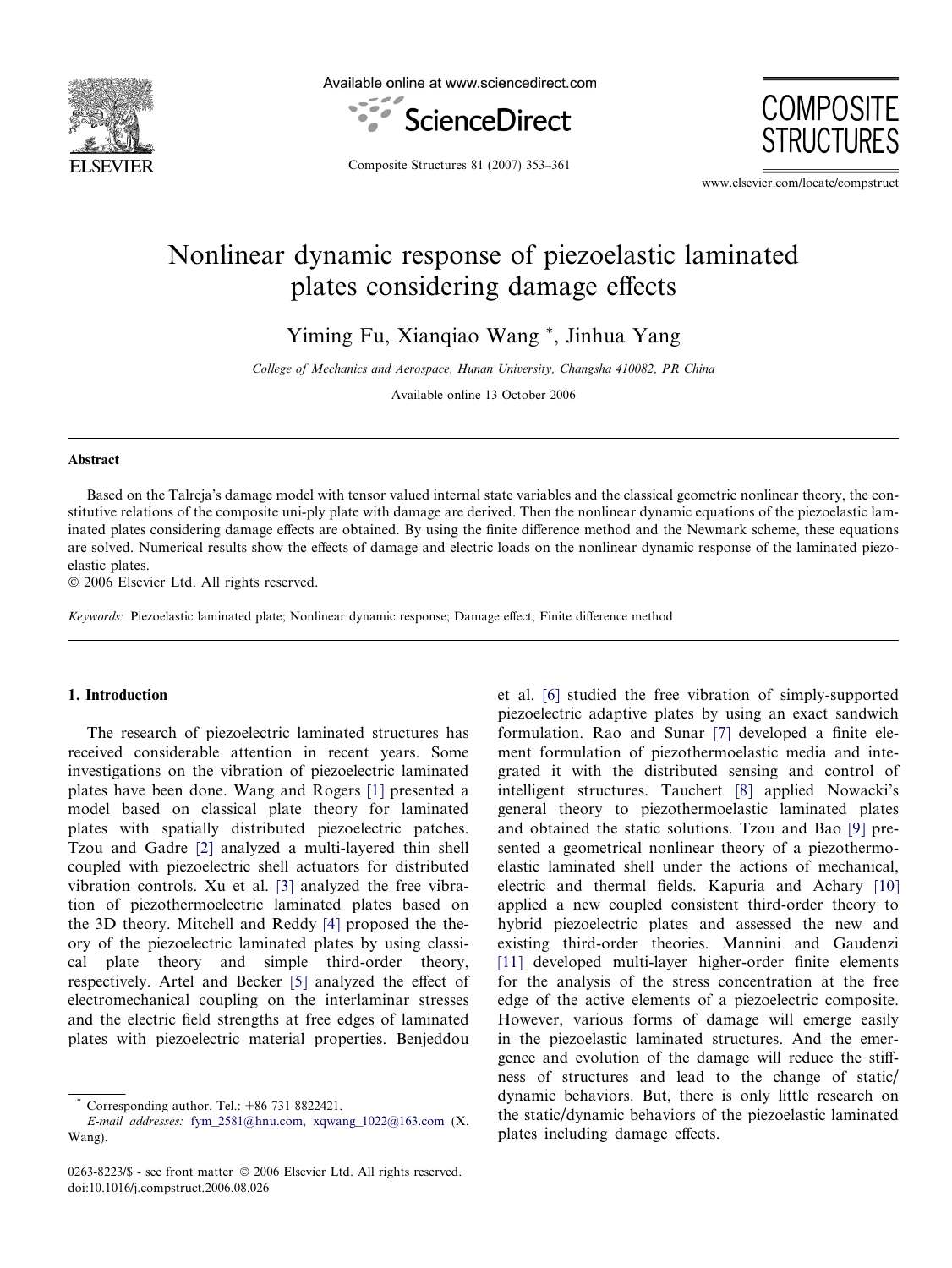<span id="page-1-0"></span>In the present study, on the basis of the Talreja's damage model with tensor valued internal state variables, the constitutive relations of the composite uni-ply plate with damage are derived. Then adopting the classical geometric nonlinear theory, the nonlinear dynamic equations of piezoelastic laminated plates with damage are obtained. The unknown functions are separated by using the finite difference method in the space domain, and the time is equally divided into small time segments. Then all the nonlinear items are linearized, and the separated equations are iterated to seek solutions. Finally, the effects of damage and electric loads on the nonlinear dynamic responses of the piezoelastic laminated plates are extensively discussed.

# 2. Basic equations

#### 2.1. Constitutive relations

Consider a N layers piezoelastic laminated plate having thickness h, length a in the x-direction, width b in the ydirection shown in Fig. 1. The reference surface defined by  $z = 0$  is set on the middle surface of the undeformed plate. The plate is subjected to dynamic transverse load  $q(x, y, t)$  combined with electrical load. Denote  $\bar{z}_k$  and  $h_k$ as the z-coordinate of the mid-surface and the thickness of the kth layer, respectively.

In the present study, only damage effects in composite layers are taken into account. Talreja adopted a secondorder tensor to describe the damage. Supposing the lth crack in the characteristic volume is characterized by a symmetric second-order tensor  $\omega^{(l)}$ , and damage variables can be defined as [\[12\]](#page-8-0)

$$
\omega_{ij} = \sum_{l=1}^{L} \omega_{ij}^{(l)} = \frac{1}{V} \sum_{l=1}^{L} \int_{s^{(l)}} d^{(l)} n_i^{(l)} n_j^{(l)} ds \qquad (1)
$$

in which,  $n^{(l)}$  is the unit vector that is vertical to the crack surface,  $s^{(l)}$  is the crack surface, V is the capacity of the characteristic volume, L is the number of cracks in the characteristic volume, and  $d^{(l)}$  is a scalar function which can be written as

$$
d^{(l)} = f(A^{(l)}, a^{(l)})
$$
\n(2)



Fig. 1. Configuration of piezoelastic laminated plates.

where  $A^{(l)}$  and  $a^{(l)}$  are the area of the crack surface and the characteristic dimension of the crack, respectively.

Helmholtz free energy can be written as the invariant function of elastic strains and damage variables. When the damage of the fiber-reinforced composite material with orthotropic property is induced by cracks in the matrix, the bases of invariant can be presented as [\[13\]](#page-8-0)

$$
\varepsilon_{11}, \varepsilon_{22}, \varepsilon_{33}, \varepsilon_{23}^2, \varepsilon_{31}^2, \varepsilon_{12}^2, \varepsilon_{12}^2 \varepsilon_{23} \varepsilon_{31}, \omega_{11}^m, \omega_{22}^m, \omega_{33}^m, (\omega_{23}^m)^2, (\omega_{31}^m)^2, (\omega_{12}^m)^2, \omega_{12}^m \omega_{23}^m \omega_{31}^m, \varepsilon_{23} \omega_{23}^m, \varepsilon_{31} \omega_{31}^m, \varepsilon_{12} \omega_{12}^m, \omega_{23}^m \varepsilon_{12} \varepsilon_{13}, \omega_{31}^m \varepsilon_{32} \varepsilon_{12}, \omega_{12}^m \varepsilon_{13} \varepsilon_{23}, \varepsilon_{23} \omega_{12}^m \omega_{13}^m, \varepsilon_{31} \omega_{32}^m \omega_{12}^m, \varepsilon_{12} \omega_{13}^m \omega_{23}^m
$$
 (3)

in which,  $m = 1, 2, \ldots, n$ , *n* is the number of the cracks' direction in the material.

Consider a fiber-reinforced composite uni-ply plate. The local coordinate system  $o-123$  is adopted, in which axis 1 is parallel to fibrous direction, axis 2 is vertical to fibrous direction, and axis 3 is vertical to the mid-surface. According to the fundamental assumption on the plate  $\varepsilon_{13} = \varepsilon_{23} =$ 0 and applying Voigt notation to describe strains and damage variables, the bases of invariant can be further written as

$$
\varepsilon_1, \varepsilon_2, \varepsilon_3, \varepsilon_6^2, \omega_1^m, \omega_2^m, \omega_3^m, (\omega_4^m)^2, (\omega_5^m)^2, (\omega_6^m)^2, \omega_4^m \omega_5^m \omega_6^m, \varepsilon_6 \omega_6^m, \varepsilon_6 \omega_4^m \omega_5^m \quad (m = 1, 2, ..., n)
$$
\n(4)

Helmholtz free energy can be expressed as a quadratic expression of strains and a linear expression of damage variables for small strain problem, i.e.

$$
\rho\psi = C_1^0 \varepsilon_1^2 + C_2^0 \varepsilon_1 \varepsilon_2 + C_3^0 \varepsilon_2^2 + C_4^0 \varepsilon_6^2 + C_5^0 \varepsilon_3^2 + C_6^0 \varepsilon_1 \varepsilon_3 + C_7^0 \varepsilon_2 \varepsilon_3 + \sum_{m=1}^n [C_1^m \varepsilon_1^2 \omega_1^m + C_2^m \varepsilon_1^2 \omega_2^m + C_3^m \varepsilon_1^2 \omega_3^m + C_4^m \varepsilon_2^2 \omega_1^m + C_5^m \varepsilon_2^2 \omega_2^m + C_6^m \varepsilon_2^2 \omega_3^m + C_{15}^m \varepsilon_3^2 \omega_1^m + C_{16}^m \varepsilon_3^2 \omega_2^m + C_{17}^m \varepsilon_3^2 \omega_3^m + C_7^m \varepsilon_6^2 \omega_1^m + C_8^m \varepsilon_6^2 \omega_2^m + C_9^m \varepsilon_6^2 \omega_3^m + C_{10}^m \varepsilon_1 \varepsilon_2 \omega_1^m + C_{11}^m \varepsilon_1 \varepsilon_2 \omega_2^m + C_{12}^m \varepsilon_1 \varepsilon_2 \omega_3^m + C_{18}^m \varepsilon_1 \varepsilon_3 \omega_1^m + C_{19}^m \varepsilon_1 \varepsilon_3 \omega_2^m + C_{20}^m \varepsilon_1 \varepsilon_3 \omega_3^m + C_{21}^m \varepsilon_2 \varepsilon_3 \omega_1^m + C_{22}^m \varepsilon_2 \varepsilon_3 \omega_2^m + C_{23}^m \varepsilon_2 \varepsilon_3 \omega_3^m + C_{13}^m \varepsilon_1 \varepsilon_6 \omega_6^m + C_{14}^m \varepsilon_2 \varepsilon_6 \omega_6^m + C_{24}^m \varepsilon_3 \varepsilon_6 \omega_6^m ] + P_0 + P_1(\varepsilon_p, \omega_q^m) + P_2(\omega_q^m)
$$
 (5)

in which,  $C_i^0$  ( $i = 1, 2, ..., 7$ ) are the material constants without damage,  $C_i^m$   $(i = 1, 2, ..., 24, m = 1, 2, ..., n)$  are the material constants with damage,  $\rho$  is mass density,  $P_0$ is a constant,  $P_1$  is a linear function of strains, and  $P_2$  is a linear function of damage variables. Assuming the directions of the cracks in the uni-ply plate are identical, i.e.  $n = 1$ , then stresses can be written as

$$
\sigma_p = \frac{\partial(\rho \psi)}{\partial \varepsilon_p} = [C_{pq}^0 + C_{pq}] \varepsilon_q \tag{6}
$$

where  $[C_{pq}^0]$  and  $[C_{pq}]$  are symmetric matrices having the forms as follows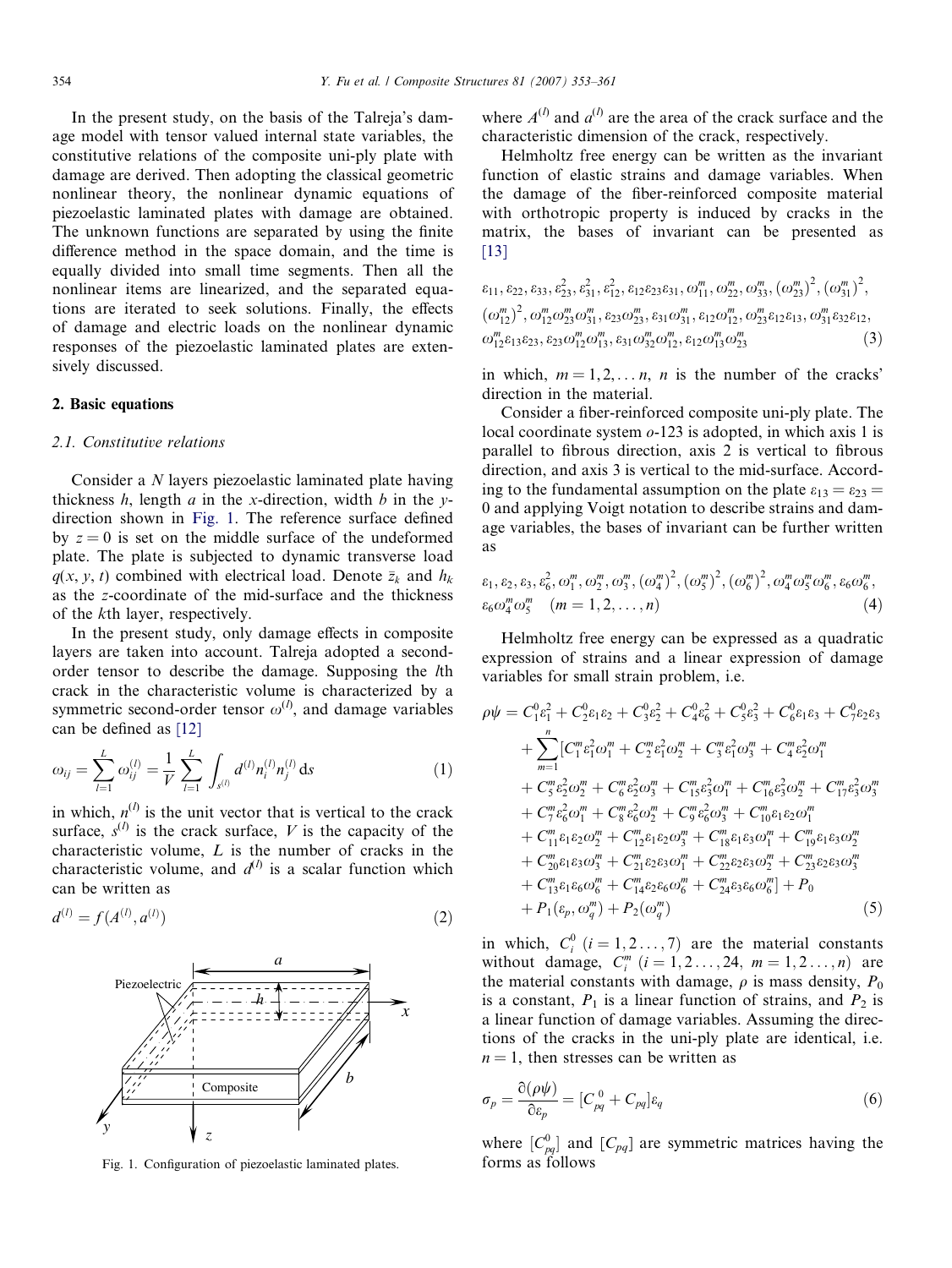<span id="page-2-0"></span>
$$
[C_{pq}^{0}] = \begin{bmatrix} 2C_1^0 & C_2^0 & C_6^0 & 0 \\ & 2C_3^0 & C_7^0 & 0 \\ & & 2C_4^0 & 0 \\ & & & 2C_4^0 \end{bmatrix}
$$
  
\n
$$
[C_{pq}] = \begin{bmatrix} 2C_1\omega_1 + 2C_2\omega_2 + 2C_3\omega_3 & C_{10}\omega_1 + C_{11}\omega_2 + C_{12}\omega_3 & C_{18}\omega_1 + C_{19}\omega_2 + C_{20}\omega_3 & C_{13}\omega_6 \\ & & 2C_4\omega_1 + 2C_5\omega_2 + 2C_6\omega_3 & C_{21}\omega_1 + C_{22}\omega_2 + C_{23}\omega_3 & C_{14}\omega_6 \\ & & 2C_{15}\omega_1 + 2C_{16}\omega_2 + 2C_{17}\omega_3 & C_{24}\omega_6 \\ & & 2C_7\omega_1 + 2C_8\omega_2 + 2C_9\omega_3 \end{bmatrix}
$$

In the above expressions, superscript  $m = 1$  is omitted.

For the plate with matrix cracks that is vertical to the fibrous direction, in all damage variables only  $\omega_1$  is not zero, then coefficient matrix in [\(6\)](#page-1-0) is simplified as  $[C_{pq}^0+C_{pq}]$ 

$$
= \begin{bmatrix} 2C_1^0 + 2C_1\omega_1 & C_2^0 + C_{10}\omega_1 & C_6^0 + C_{18}\omega_1 & 0 \\ & 2C_3^0 + 2C_4\omega_1 & C_7^0 + C_{21}\omega_1 & 0 \\ & & 2C_5^0 + 2C_{15}\omega_1 & 0 \\ & & & 2C_4^0 + 2C_7\omega_1 \end{bmatrix}
$$
(7)

Because all cracks are parallel to the coordinate planes 2–3, its effect on stiffness in this coordinate plane can be neglected. Then the last matrix can be further simplified as

$$
\begin{aligned} [C_{pq}^{0} + C_{pq}] \\ &= \begin{bmatrix} 2C_{1}^{0} + 2C_{1}\omega_{1} & C_{2}^{0} + C_{10}\omega_{1} & C_{6}^{0} + C_{18}\omega_{1} & 0 \\ 2C_{3}^{0} & C_{7}^{0} + C_{21}\omega_{1} & 0 \\ 2C_{5}^{0} & 0 \\ 2C_{4}^{0} + 2C_{7}\omega_{1} \end{bmatrix} \end{aligned} \tag{8}
$$

Letting  $\sigma_3 = 0$ , the constitutive relation of the composite uni-ply plate with damage in the status of plane stress can be obtained as follows

$$
\begin{Bmatrix} \sigma_1 \\ \sigma_2 \\ \sigma_6 \end{Bmatrix} = [C_{pq}^0 + C_{pq}] \begin{Bmatrix} \varepsilon_1 \\ \varepsilon_2 \\ \varepsilon_6 \end{Bmatrix}
$$
 (9)

where

$$
[C_{pq}^{0}] = \begin{bmatrix} 2C_{1}^{0} - \frac{(C_{6}^{0})^{2}}{2C_{5}^{0}} & C_{2}^{0} - \frac{C_{6}^{0}C_{7}^{0}}{2C_{5}^{0}} & 0 \\ 2C_{3}^{0} - \frac{(C_{7}^{0})^{2}}{2C_{5}^{0}} & 0 \end{bmatrix} \stackrel{\text{def}}{=} \begin{bmatrix} c_{11} & c_{12} & 0 \\ c_{22} & 0 \\ c_{66} \end{bmatrix}
$$

$$
[C_{pq}] = \begin{bmatrix} 2C_{1} - \frac{C_{6}^{0}C_{18}}{C_{5}^{0}} & C_{10} - \frac{C_{6}^{0}C_{21} + C_{7}^{0}C_{18}}{2C_{5}^{0}} & 0 \\ -\frac{C_{7}^{0}C_{21}}{C_{5}^{0}} & 0 \end{bmatrix} \omega_{1}
$$

$$
\stackrel{\text{def}}{=} \begin{bmatrix} d_{11} & d_{12} & 0 \\ d_{22} & 0 \\ d_{66} \end{bmatrix} \omega_{1}
$$
(10)

The constitutive relation is available to the bending problem of laminated plates. The stress–strain relations in the kth layer of laminated plate considering damage effect are expressed as follows

$$
\begin{Bmatrix}\n\sigma_1 \\
\sigma_2 \\
\sigma_6\n\end{Bmatrix}_k = \left( \begin{bmatrix}\n c_{11}^k & c_{12}^k & 0 \\
 & c_{22}^k & 0 \\
 & & c_{66}^k\n\end{bmatrix} + \begin{bmatrix}\n d_{11}^k & d_{12}^k & 0 \\
 & d_{22}^k & 0 \\
 & & d_{66}^k\n\end{bmatrix} \right) \begin{Bmatrix}\n\varepsilon_1 \\
\varepsilon_2 \\
\varepsilon_6\n\end{Bmatrix}_k
$$
\n
$$
\stackrel{\text{def}}{=} \begin{bmatrix}\nE_{11}^k & E_{12}^k & 0 \\
 & E_{22}^k & 0 \\
 & & E_{66}^k\n\end{bmatrix} \begin{Bmatrix}\n\varepsilon_1 \\
\varepsilon_2 \\
\varepsilon_6\n\end{Bmatrix}_k
$$
\n
$$
(11)
$$

In the present research, Kachanvo damage evolution law [\[14\]](#page-8-0) is adopted for an arbitrary point in the kth layer with damage:

$$
\frac{\partial \omega_1^k}{\partial t} = \begin{cases} B^k \left( \frac{\sigma_{eq}^k}{1 - \omega_1^k} \right)^{n^k} & \sigma_{eq}^k \ge \sigma_d^k \\ 0 & \sigma_{eq}^k < \sigma_d^k \end{cases} \tag{12}
$$

where  $B^k$  and  $n^k$  are the material constants,  $\sigma_{eq}^k$  is an equivalent stress which is based on certain failure criterion,  $\sigma_d^k$  is the stress threshold value at which the damage begins to grow.

The constitutive relationship of the piezoelectric layers in the status of plane stress can be written as follows

$$
\begin{Bmatrix}\n\sigma_1 \\
\sigma_2 \\
\sigma_6\n\end{Bmatrix}_k = \begin{bmatrix}\nQ_{11}^k & Q_{12}^k & 0 \\
Q_{22}^k & 0 & Q_{66}^k\n\end{bmatrix}\n\begin{Bmatrix}\n\varepsilon_1 \\
\varepsilon_2 \\
\varepsilon_6\n\end{Bmatrix}_k - \begin{bmatrix}\n0 & 0 & e_{31}^k \\
0 & 0 & e_{32}^k \\
0 & 0 & 0\n\end{bmatrix}\n\begin{Bmatrix}\nE_1 \\
E_2 \\
E_3\n\end{Bmatrix}_k
$$
\n(13)\n
$$
\begin{Bmatrix}\nD_1 \\
D_2 \\
D_3\n\end{Bmatrix}_k = \begin{bmatrix}\n0 & 0 & 0 \\
0 & 0 & 0 \\
e_{31}^k & e_{32}^k & 0\n\end{bmatrix}\n\begin{Bmatrix}\n\varepsilon_1 \\
\varepsilon_2 \\
\varepsilon_6\n\end{Bmatrix}_k - \begin{bmatrix}\n\varepsilon_{11}^k & 0 & 0 \\
0 & \varepsilon_{22}^k & 0 \\
0 & 0 & \varepsilon_{33}^k\n\end{bmatrix}\n\begin{Bmatrix}\nE_1 \\
E_2 \\
E_3\n\end{Bmatrix}_k
$$
\n(14)

where  $D_i$  and  $E_i$  represent the electric displacement and electric field, respectively.  $Q_{ij}^k$ ,  $e_{ij}^k$  and  $\in_{ii}^k$  denote the *k*th piezoelectric layer stiffness constants, piezoelectric stress constants and dielectric constants, respectively.

The relations between the electric fields  $E_x, E_y, E_z$  and the electric potential  $\phi$  in the cartesian coordinate system are defined by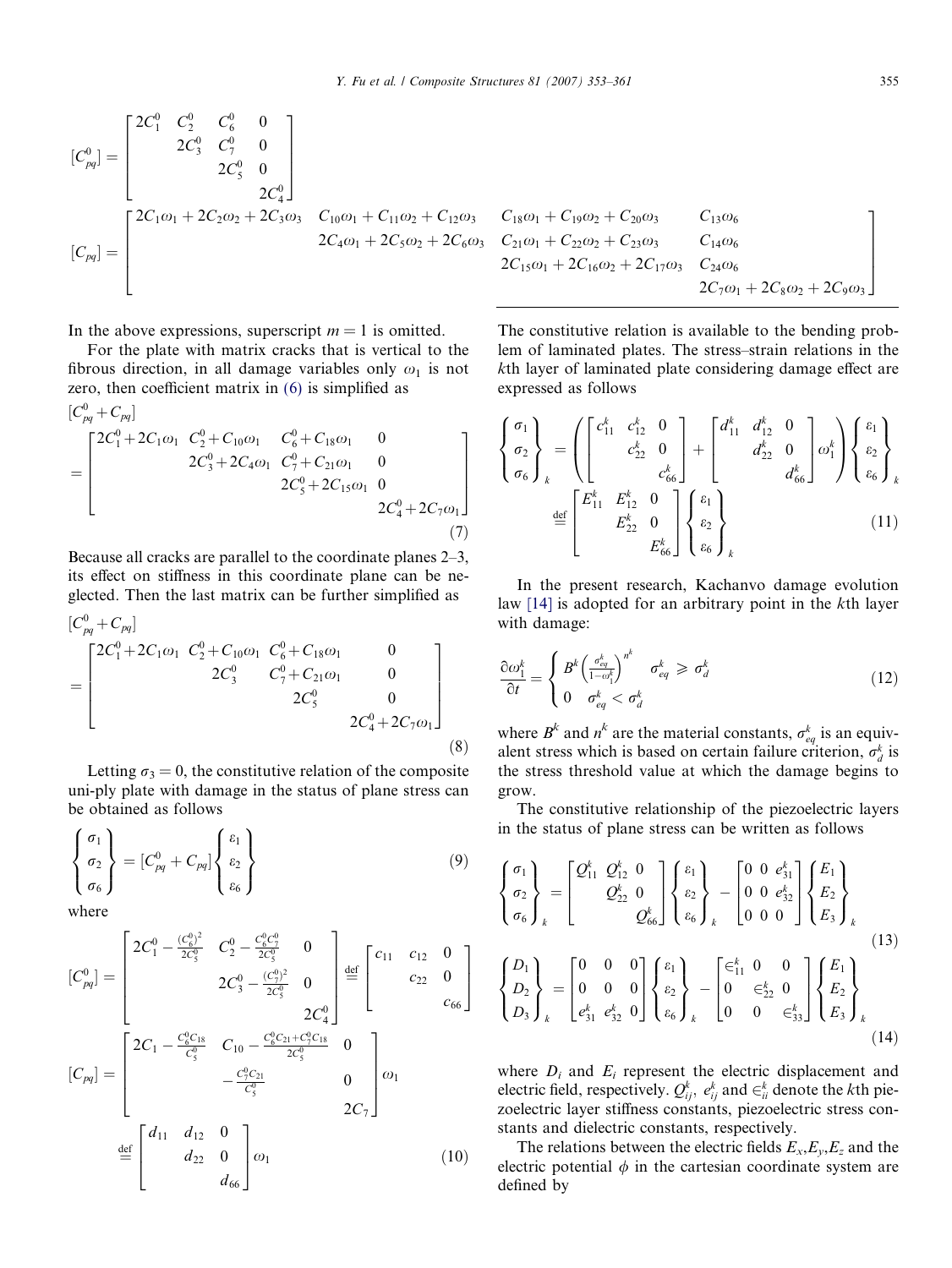$$
E_x = -\phi_{,x}, \quad E_y = -\phi_{,y}, \quad E_z = -\phi_{,z} \tag{15}
$$

For the piezoelastic laminated plate, only thickness direction electric field  $E<sub>z</sub>$  is dominant. If the voltage applied to the kth layer with piezoelectric effect in the thickness only, then

$$
E_z^k = V_k / h_k \tag{16}
$$

where  $V_k$  is the applied voltage across the kth layer and  $h_k$ is the thickness of the layer.

# 2.2. Nonlinear strain–displacement relations and nonlinear dynamic equations

Letting  $u$ ,  $v$  and  $w$  as the displacement components of an arbitrary point on the mid-surface along the direction of  $x$ , y and z, respectively. According to classical nonlinear theory, the strain components  $\varepsilon_x^0$ ,  $\varepsilon_y^0$  and  $\gamma_{xy}^0$  of the mid-surface can be written as

$$
\varepsilon_{x}^{0} = u_{,x} + \frac{1}{2}w_{,x}^{2}, \quad \varepsilon_{y}^{0} = v_{,y} + \frac{1}{2}w_{,y}^{2}, \quad \gamma_{xy}^{0} = u_{,y} + v_{,x} + w_{,x}w_{,y}
$$
\n(17)

and the curvatures  $\kappa_x$ ,  $\kappa_y$  and  $\kappa_{xy}$  of mid-surface as

$$
\kappa_x = -w_{,xx}, \quad \kappa_y = -w_{,yy}, \quad \kappa_{xy} = -2w_{,xy}
$$
 (18)

then the nonlinear strain–displacement relations are expressed as follows

$$
\varepsilon_x = \varepsilon_x^0 + z\kappa_x, \quad \varepsilon_y = \varepsilon_y^0 + z\kappa_y, \quad \gamma_{xy} = \gamma_{xy}^0 + z\kappa_{xy}
$$
 (19)

Suppose piezoelastic laminated plates are symmetric with regard to the mid-surface and the fibers of every layer are parallel to the coordinate axis  $x$  or  $y$ . Moreover, assume the damage variable remains constant through the thick-ness of damaged layer [\[12\].](#page-8-0) Denote  $N_x$ ,  $N_y$ ,  $N_{xy}$  as the membrane stress resultants and  $M_x$ ,  $M_y$ ,  $M_{xy}$  as the stress couples of the plate. According to the classical nonlinear plate theory, the nonlinear governing equations of the piezoelastic laminated plates can be written as

$$
N_{x,x} + N_{xy,y} = 0
$$
  
\n
$$
N_{xy,x} + N_{y,y} = 0
$$
  
\n
$$
M_{x,xx} + 2M_{xy,xy} + M_{y,yy} + N_x w_{,xx} + 2N_{xy} w_{,xy} + N_y w_{,yy} + q = I_{\rho} w_{,tt}
$$
\n(20)

where  $I_{\rho} = \sum_{k=1}^{N} \rho_k h_k$ , and according to the classical laminated plate theory, the following constitutive equations can be obtained

$$
\begin{Bmatrix} N_x \\ N_y \\ N_{xy} \end{Bmatrix} = \int_{-h/2}^{h/2} \begin{Bmatrix} \sigma_x \\ \sigma_y \\ \sigma_{xy} \end{Bmatrix} dz
$$

$$
= \begin{bmatrix} A_{11} & A_{12} & 0 \\ & A_{22} & 0 \\ & & A_{66} \end{bmatrix} \begin{Bmatrix} \varepsilon_y^0 \\ \varepsilon_y^0 \\ \gamma_{xy}^0 \end{Bmatrix} - \begin{Bmatrix} N_x^p \\ N_y^p \\ N_{xy}^p \end{Bmatrix}
$$
(21)

$$
\begin{Bmatrix}\nM_{x} \\
M_{y} \\
M_{xy}\n\end{Bmatrix} = \int_{-h/2}^{h/2} z \begin{Bmatrix}\n\sigma_{x} \\
\sigma_{y} \\
\sigma_{xy}\n\end{Bmatrix} dz\n= \begin{bmatrix}\nD_{11} & D_{12} & 0 \\
D_{22} & 0 \\
D_{66}\n\end{bmatrix} \begin{Bmatrix}\n\kappa_{x} \\
\kappa_{y} \\
\kappa_{xy}\n\end{Bmatrix} - \begin{Bmatrix}\nM_{x}^{p} \\
M_{y}^{p} \\
M_{xy}^{p}\n\end{Bmatrix}
$$
\n(22)

where superscript  $p$  represents the component induced by the electric field. The stiffness coefficients  $A_{ii}$ ,  $D_{ii}(i, j = 1, 2, 6)$  of the piezoelastic laminated plate are defined as follows

$$
A_{ij} = \sum_{k=1}^{N} F_{ij}^{k}(z_k - z_{k-1}),
$$
  
\n
$$
D_{ij} = \frac{1}{3} \sum_{k=1}^{N} F_{ij}^{k}(z_k^3 - z_{k-1}^3) \quad (F_{ij}^{k} = E_{ij}^{k} \quad \text{or} \quad Q_{ij}^{k}, \quad i, j = 1, 2, 6)
$$
\n(23)

where  $z_k$  and  $z_{k-1}$  denote the z coordinate values of the upper and nether surface for the kth layer, respectively. The resultants and couples due to the piezoelectric effect can be written as

$$
N_x^p = \sum_{k=1}^N e_{31}^k V_k, \ N_y^p = \sum_{k=1}^N e_{32}^k V_k, \quad N_{xy}^p = 0
$$
  

$$
M_x^p = \frac{1}{2} \sum_{k=1}^N e_{31}^k V_k (z_k + z_{k-1}),
$$
  

$$
M_y^p = \frac{1}{2} \sum_{k=1}^N e_{32}^k V_k (z_k + z_{k-1}), \quad M_{xy}^p = 0
$$
 (24)

Introduce the following dimensionless parameters:

$$
\xi = \frac{x}{a}, \quad \eta = \frac{y}{b}, \quad U = \frac{u}{a}, \quad V = \frac{v}{b}, \quad W = \frac{w}{h}, \quad \overline{A}_{11} = \frac{A_{11}}{c_{12}^1 h},
$$
\n
$$
\overline{A}_{12} = \frac{A_{12}}{c_{22}^1 h}, \quad \overline{A}_{22} = \frac{A_{22}}{c_{22}^1 h}, \quad \overline{A}_{66} = \frac{A_{66}}{c_{22}^1 h}, \quad \overline{D}_{11} = \frac{D_{11}}{c_{22}^1 h^3},
$$
\n
$$
\overline{D}_{12} = \frac{D_{12}}{c_{22}^1 h^3}, \quad \overline{D}_{22} = \frac{D_{22}}{c_{22}^1 h^3}, \quad \overline{D}_{66} = \frac{D_{66}}{c_{22}^1 h^3}, \quad \alpha_k = \frac{c_{11}^k}{c_{22}^k},
$$
\n
$$
\beta_k = \frac{c_{12}^k}{c_{22}^k}, \quad \eta_k = \frac{c_{66}^k}{c_{22}^k}, \quad \xi_k = \frac{e_{32}^k}{e_{31}^k}, \quad \lambda_1 = \frac{h}{a}, \quad \lambda_2 = \frac{h}{b},
$$
\n
$$
\overline{h}_k = \frac{h_k}{h}, \quad \varsigma_k = \frac{z_k}{h}, \quad \zeta_k = \frac{\overline{z}_k}{h}, \quad \overline{\sigma}_{eq}^k = \frac{\sigma_{eq}^k}{c_{22}^k}, \quad \overline{\sigma}_d^k = \frac{\sigma_d^k}{c_{22}^k},
$$
\n
$$
\overline{d}_{11}^k = \frac{d_{11}^k}{c_{22}^k}, \quad \overline{d}_{12}^k = \frac{d_{12}^k}{c_{22}^k}, \quad \overline{d}_{22}^k = \frac{d_{22}^k}{c_{22}^k}, \quad \overline{d}_{66}^k = \frac{d_{66}^k}{c_{22}^k},
$$
\n
$$
\tau = t \sqrt{\frac{c_{12}^1}{f_\rho h}}, \quad Q = \frac{q}{c_{22}^1}, \quad \over
$$

in which, superscript  $k$  represents the material constant of the kth layer. By using Eqs.  $(9)$ ,  $(10)$ ,  $(15)$ ,  $(16)$  and  $(20)$ – [\(25\)](#page-2-0), the dimensionless nonlinear governing equations of piezoelastic symmetric cross-ply laminated plates with damage are obtained and expressed in terms of U, V and W as follows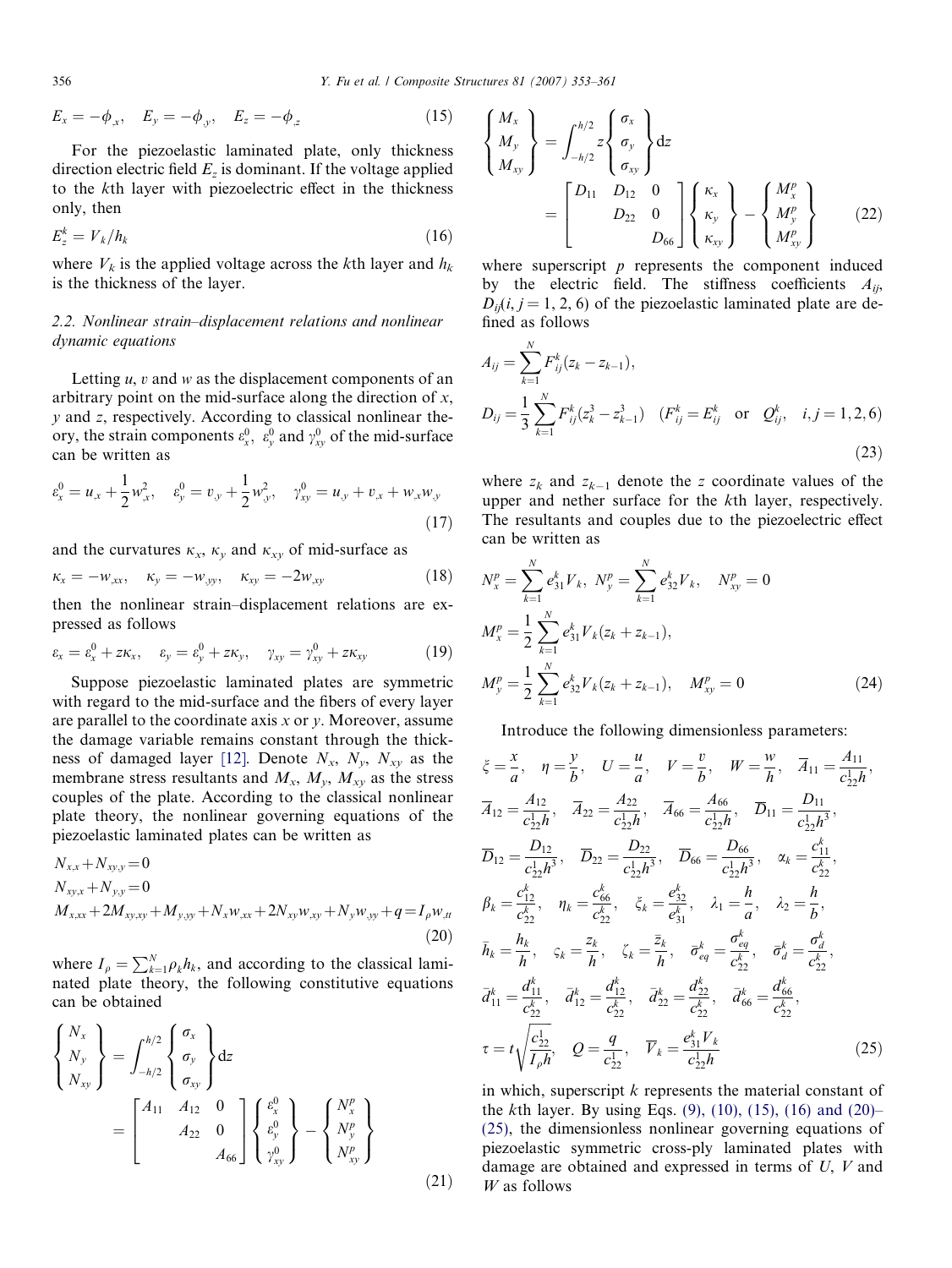$$
\overline{A}_{11,\xi}(U_{,\xi}+\frac{1}{2}\lambda_{1}^{2}W_{,\xi}^{2})+\overline{A}_{11}(U_{,\xi\xi}+\lambda_{1}^{2}W_{,\xi}W_{,\xi\xi})\n+\overline{A}_{12,\xi}(V_{,\eta}+\frac{1}{2}\lambda_{2}^{2}W_{,\eta}^{2})+\overline{A}_{12}(V_{,\xi\eta}+\lambda_{2}^{2}W_{,\eta}W_{,\xi\eta})\n+\frac{\lambda_{2}}{\lambda_{1}}\overline{A}_{66,\eta}\left(\frac{\lambda_{2}}{\lambda_{1}}U_{,\eta}+\frac{\lambda_{1}}{\lambda_{2}}V_{,\xi}+\lambda_{1}\lambda_{2}W_{,\xi}W_{,\eta}\right)\n+\overline{A}_{66}\left(\frac{\lambda_{2}^{2}}{\lambda_{1}^{2}}U_{,\eta\eta}+V_{,\xi\eta}+\lambda_{2}^{2}W_{,\eta}W_{,\xi\eta}+\lambda_{2}^{2}W_{,\xi}W_{,\eta\eta}\right)=0\n\overline{A}_{12,\eta}\left(U_{,\xi}+\frac{1}{2}\lambda_{1}^{2}W_{,\xi}^{2}\right)+\overline{A}_{12}(U_{,\xi\eta}+\lambda_{1}^{2}W_{,\xi}W_{,\xi\eta})\n+\overline{A}_{22,\eta}\left(V_{,\eta}+\frac{1}{2}\lambda_{2}^{2}W_{,\eta}^{2}\right)+\overline{A}_{22}(V_{,\eta\eta}+\lambda_{2}^{2}W_{,\eta}W_{,\eta\eta})\n+\frac{\lambda_{1}}{\lambda_{2}}\overline{A}_{66,\xi}\left(\frac{\lambda_{2}}{\lambda_{1}}U_{,\eta}+\frac{\lambda_{1}}{\lambda_{2}}V_{,\xi}+\lambda_{1}\lambda_{2}W_{,\xi}W_{,\eta}\right)\n+\overline{A}_{66}\left(U_{,\xi\eta}+\frac{\lambda_{1}^{2}}{\lambda_{2}^{2}}V_{,\xi\xi}+\lambda_{1}^{2}W_{,\eta}W_{\xi\xi}+\lambda_{1}^{2}W_{,\xi}W_{,\eta\eta}\right)\n+\overline{A}_{66}\left(U_{,\xi\eta}+\frac{\lambda_{1}^{2}}{\lambda_{2}^{2}}V_{,\xi\xi}+\lambda_{1}^{2}W_{,\eta}W_{\xi\xi}+\lambda_{1}^{2}W_{,\xi}W_{,\eta\eta}\right)=0\n-\lambda_{1}^{4}(\overline{D}_{
$$

Suppose all the boundary of the piezoelastic laminated plates are simply supported, the dimensionless boundary conditions can be expressed as

$$
\xi = 0, 1: \quad V = 0, \quad \overline{A}_{11} \left( U_{,\xi} + \frac{1}{2} \lambda_1^2 W_{,\xi}^2 \right) - \sum_{k=1}^N \overline{V}_k = 0
$$
\n
$$
W = 0, \quad -\lambda_1^2 \overline{D}_{11} W_{,\xi\xi} - \frac{1}{2} \sum_{k=1}^N \overline{V}_k (\varsigma_k + \varsigma_{k-1}) = 0
$$
\n
$$
\eta = 0, 1: \quad U = 0, \quad \overline{A}_{22} \left( V_{,\eta} + \frac{1}{2} \lambda_2^2 W_{,\eta}^2 \right) - \sum_{k=1}^N \xi_k \overline{V}_k = 0
$$
\n
$$
W = 0, \quad -\lambda_2^2 \overline{D}_{22} W_{,\eta\eta} - \frac{1}{2} \sum_{k=1}^N \xi_k \overline{V}_k (\varsigma_k + \varsigma_{k-1}) = 0
$$
\n
$$
(27)
$$

The dimensionless evolution equation can be written as

$$
\frac{\partial \omega_1^k}{\partial \tau} = \begin{cases} \overline{B}^k \left( \frac{\overline{\sigma}_{eq}^k}{1 - \omega_1^k} \right)^{n^k} & \overline{\sigma}_{eq}^k \geq \overline{\sigma}_d^k \\ 0 & \overline{\sigma}_{eq}^k < \overline{\sigma}_d^k \end{cases} \tag{28}
$$

Taking the mid-surface normal stress of the kth layer as the equivalent stress  $\sigma_{eq}^k$  that is parallel to the fibrous direction, and if the fibers in the  $k$ th layer are parallel to the axis  $x$ , it can be presented as

$$
\bar{\sigma}_{eq}^{k} = (\alpha_{k} + \bar{d}_{11}^{k} \omega_{1}^{k}) \left( U_{,\xi} + \frac{1}{2} \lambda_{1}^{2} W_{,\xi}^{2} - \lambda_{1}^{2} \zeta_{k} W_{,\xi\xi} \right) + (\beta_{k} + \bar{d}_{12}^{k} \omega_{1}^{k}) \left( V_{,\eta} + \frac{1}{2} \lambda_{2}^{2} W_{,\eta}^{2} - \lambda_{2}^{2} \zeta_{k} W_{,\eta\eta} \right)
$$
(29)

nevertheless, if the fibers in the kth layer are parallel to the axis  $y$ , it is presented as

$$
\bar{\sigma}_{eq}^{k} = (\beta_{k} + \bar{d}_{12}^{k} \omega_{1}^{k}) \left( U_{,\xi} + \frac{1}{2} \lambda_{1}^{2} W_{,\xi}^{2} - \lambda_{1}^{2} \zeta_{k} W_{,\xi\xi} \right) + \left( 1 + \bar{d}_{22}^{k} \omega_{1}^{k} \right) \left( V_{,\eta} + \frac{1}{2} \lambda_{2}^{2} W_{,\eta}^{2} - \lambda_{2}^{2} \zeta_{k} W_{,\eta\eta} \right)
$$
(30)

# 3. Solution methodology

Suppose the dimensionless transverse load is taken as

$$
Q = f(\tau) \sin \pi \xi \sin \pi \eta, f(\tau) = f_0 \sin \theta \tau \tag{31}
$$

where  $f_0$  and  $\theta$  represent the dimensionless amplitude and frequency of the transverse load, respectively. Since the load and the structure are symmetric, only one quarter of the plate needs be considered. And the domain of the problem is selected as  $0 \le \xi \le 1/2$ ,  $0 \le \eta \le 1/2$ , which is separated into  $m \times m$  lattices.

To seek the approximate solutions of the governing Eq. (26) which satisfied the boundary conditions (27), the unknown functions  $U, V$  and  $W$  are separated both for space and for time. The finite difference method is used for space, and the partial derivatives with respect to the space coordinate variables are replaced by difference form. The time  $\tau$  is equally divided into small time segments  $\Delta \tau$ , and the whole equations are iterated to seek solutions. At each step of the iteration, the nonlinear items in the equations and the boundary conditions are linearized. For example, at the step J, the nonlinear items may be transformed to

$$
(x \cdot y)_J = (x)_J \cdot (y)_{J_p} \tag{32}
$$

where  $(y)_{J_n}$  is the average value of those obtained in the preceding two iterations. For the initial step of the iteration, it can be determined by using the quadratic extrapolation, i.e.

$$
(y)_{J_p} = A(y)_{J-1} + B(y)_{J-2} + C(y)_{J-3}
$$
\n(33)

and for the different step of the iteration, the coefficients A, B and C can be expressed as follows

$$
J = 1: \quad A = 1, \quad B = 0, \quad C = 0
$$
  
\n
$$
J = 2: \quad A = 2, \quad B = -1, \quad C = 0
$$
  
\n
$$
J \ge 3: \quad A = 3, \quad B = -3, \quad C = 1
$$
\n(34)

Moreover, using the Newmark scheme, the inertia in Eq. (26) can be expressed as follows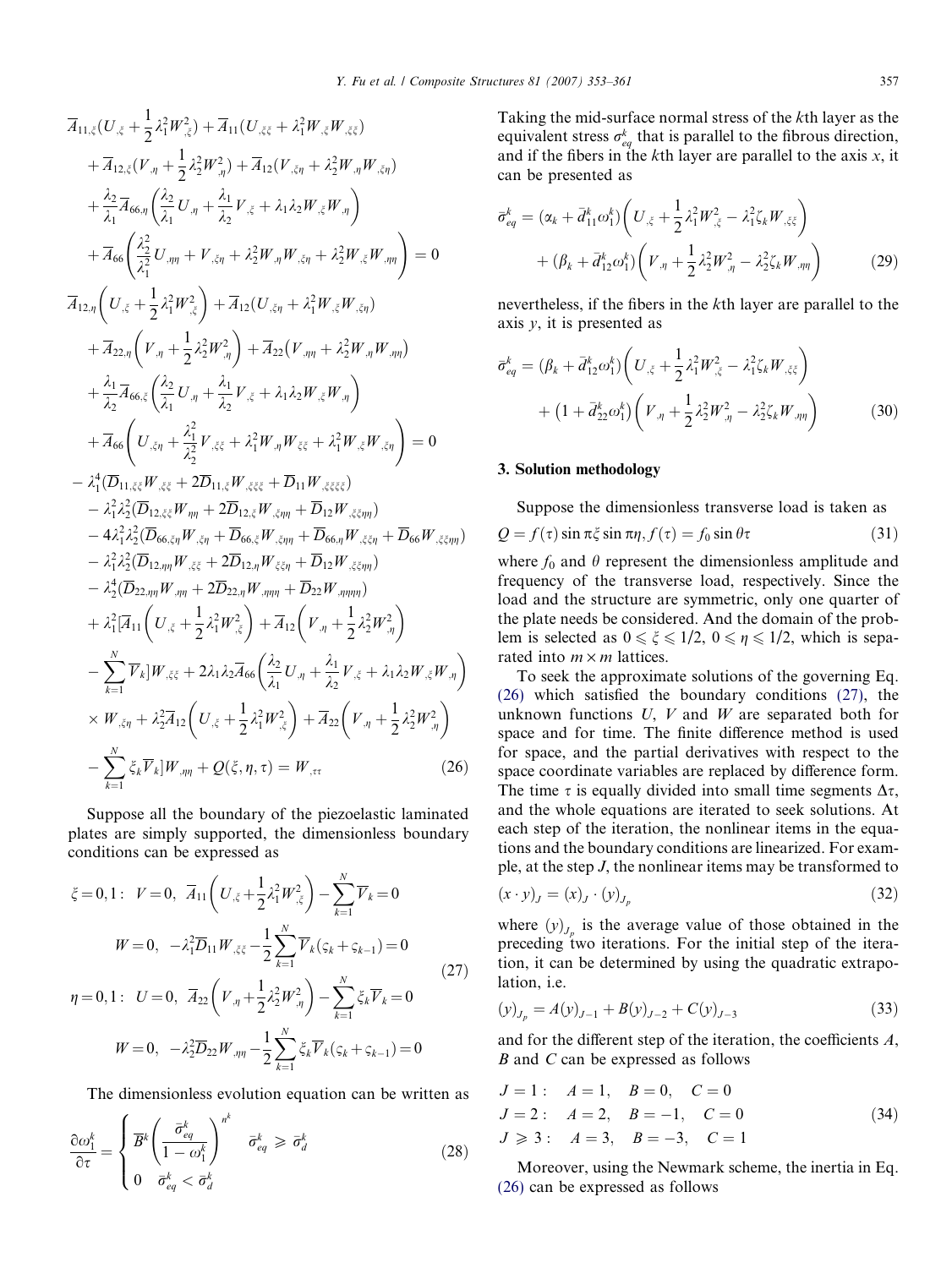$$
(W_{,\tau\tau})_J = \frac{4(W_J - W_{J-1})}{(\Delta \tau)^2} - \frac{4(W_{,\tau})_{J-1}}{\Delta \tau} - (W_{,\tau\tau})_{J-1}
$$
  

$$
(W_{,\tau})_J = (W_{,\tau})_{J-1} + \frac{1}{2}[(W_{,\tau\tau})_{J-1} + (W_{,\tau\tau})_J]\Delta \tau
$$
  

$$
W_J = W_{J-1} + (W_{,\tau})_{J-1}\Delta \tau + \frac{1}{4}[(W_{,\tau\tau})_{J-1} + (W_{,\tau\tau})_J](\Delta \tau)^2
$$
(35)

For every time step, the iteration lasts until the difference of the present value and the former is smaller than 0.1%, then continue the calculation of the next step.

# 4. Numerical examples and discussion

# 4.1. Comparison study

To ensure the accuracy and effectiveness of the present method, two test examples were solved for free vibrations of piezoelastic laminated plates without considering damage effect and nonlinear dynamic response of isotropic plates without considering piezo-effect and damage effect.

**Example 1.** The effect of thickness-span ratio  $(h/a)$  on the fundamental frequencies of laminated piezoelastic plates without damage is investigated. Consider a piezoelastic laminated plate consist of the symmetrical eight-layer cross-ply  $[90/0/90/0/90/0/90]$  laminates and two PZT-5A layers. The plates are square of side length  $a = 1$ , and all the layers have the same thickness, the material properties [\[5\]](#page-7-0) are given as  $E_1 = 181.0 \text{ GPa}$ ,  $E_2 =$ 10.3 GPa,  $G_{12} = G_{13} = 7.17$  GPa,  $G_{23} = 3.87$  GPa,  $v_{12} =$ 0.28,  $\rho = 1580.0 \text{ kg/m}^3$  for the graphite-epoxy and  $E_{11} = E_{22} = 61.0 \text{ GPa}, G_{12} = 22.6 \text{ GPa}, v_{12} = 0.35, \rho =$ 7750 kg/m<sup>3</sup>,  $e_{31} = e_{32} = 7.209$  C/m<sup>2</sup> for the PZT-5A. The fundamental frequencies are calculated and compared in Table 1 with three-dimensional (3-D) solutions and firstorder shear-deformation (FSDPT) solutions. Table 1 shows that the present results are satisfactory up to the layerwise FSDPT validity limit, but larger than 3-D solutions because the nonlinear items in nonlinear dynamic equations are linearized in the solution methodology.

Example 2. The present problem is simplified and used to nonlinear dynamic response analysis for isotropic rectangular plate without considering piezo-effect and damage effect. A simply-supported movable three-layer symmetric cross-ply laminated plate having the same thickness and material constants is considered. The geometric and mate-



Fig. 2. Nonlinear dynamic response of center deflection vs. time for isotropic plate.

rial parameters are given as  $\lambda_1 = 0.1$ ,  $\lambda_2 = 0.1$ ,  $\alpha_1 = 10$ ,  $\beta_1 = 0.3$ ,  $\eta_1 = 1$ ,  $f_0 = 0.004$ ,  $\theta = 0.01$ . The response curve of the center deflection  $W_0$  vs. time for isotropic plate is presented in Fig. 2, and compared with the results from FEM. The close agreements between the present results and those of the FEM solution demonstrate the present method is accurate and effective.

# 4.2. Parametric study

Consider a piezoelastic laminated plate consist of the symmetrical four-layer cross-ply [0/90/90/0] laminates including damage effects and two piezoelectric layers. Graphite/epoxy composite material and PVDF are selected for the substrate orthotropic layers and piezoelectric layers, and all layers have the identical thickness. The material properties adopted are  $Q_{11} = 3.61 \text{ GPa}, Q_{22} = 3.13 \text{ GPa},$  $Q_{12} = 0.69 \text{ GPa}, \ \ e_{31} = 32.075 \times 10^{-3} \text{ C/m}^2, \ \ e_{32} = -4.07 \times$  $10^{-3}$  C/m<sup>2</sup> and  $\rho = 1800$  kg/m<sup>3</sup>.

In all examples, the geometric parameters are given as  $\lambda_1 = 0.1$ ,  $\lambda_2 = 0.1$ . When the damage effect is in consideration, the material parameters related to damage in all examples are taken as  $\overline{B}^1 = 0.12$ ,  $n^1 = 3$ ,  $\overline{\sigma}_d^1 = 10^{-2}$ examples are taken as  $\overline{B}^1 = 0.12$ ,  $n^1 = 3$ ,  $\overline{\sigma}_d^1 = 10^{-2}$ ,<br>  $\overline{d}_{11}^1 = -0.15$ ,  $\overline{d}_{12}^1 = -0.15$ ,  $\overline{d}_{22}^1 = -0.15$ ,  $\overline{d}_{66}^1 = -0.15$ .

[Fig. 3](#page-6-0) shows the effect of damage on the nonlinear dynamic response of the piezoelastic laminated plate under different electric loads, where  $W_0$  is the central deflection of the plate,  $V_U$  and  $V_L$  represent the control voltages applied

Table 1

Comparison of fundamental frequencies of piezoelastic laminated square plate under different thickness-span ratios

| $h/a = 0.01$                    |                          |         | $h/a = 0.1$       |                          |         |                     | $h/a = 0.2$                |         |  |
|---------------------------------|--------------------------|---------|-------------------|--------------------------|---------|---------------------|----------------------------|---------|--|
| Ref. $\lceil 3 \rceil$<br>$3-D$ | Ref. [5]<br><b>FSDPT</b> | Present | Ref. $[3]$<br>3-D | Ref. [5]<br><b>FSDPT</b> | Present | Ref. $[3]$<br>$3-D$ | Ref. $[5]$<br><b>FSDPT</b> | Present |  |
| 268.86                          | 283.93                   | 293.2   | 2357.7            | 2516.7                   | 2623.6  | 3648.0              | 3953.2                     | 4053.6  |  |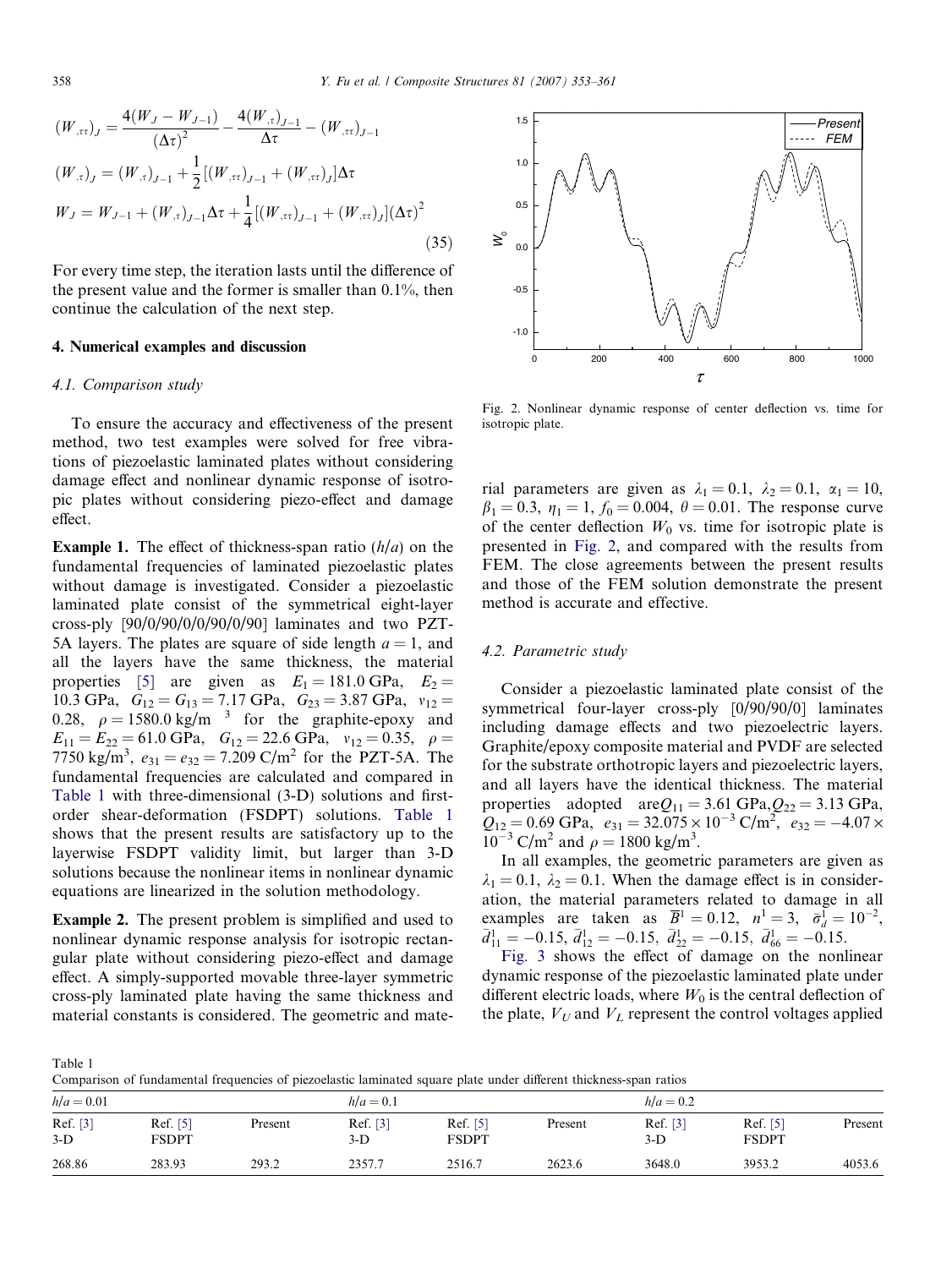<span id="page-6-0"></span>

Fig. 3. Effect of damage on nonlinear dynamic response of piezoelastic laminated plate under different electric loads: (a) without electric load and (b) with electric load.



Fig. 4. Effect of electric load on nonlinear dynamic response of piezoelastic laminated plate: (a) without damage and (b) with damage.



Fig. 5. Effect of amplitude of transverse load on nonlinear dynamic response of piezoelastic laminated plate under different electric loads: (a) without damage and (b) with damage.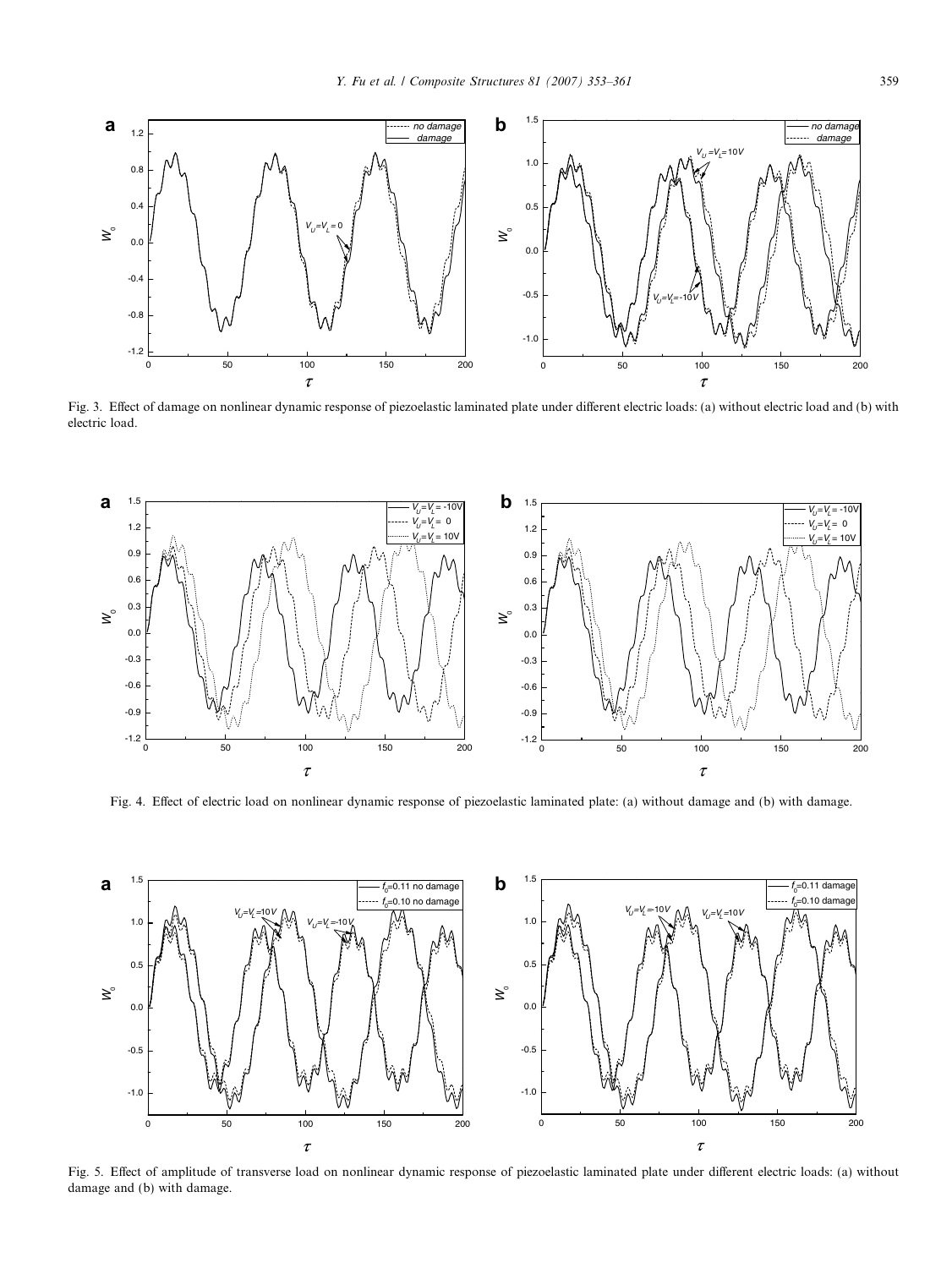<span id="page-7-0"></span>

Fig. 6. Effect of frequency of transverse load on nonlinear dynamic response of piezoelastic laminated plate under different electric loads: (a) without damage and (b) with damage.

on the top and bottom piezoelectric layers, respectively. The dimensionless amplitude and frequency of the transverse load is taken as  $f_0 = 0.1$ ,  $\theta = 1.0$ , respectively. It can be seen in [Fig. 3](#page-6-0) that the development of the damage becomes more apparent with the increase of time, the damage and the increment of control voltage values decrease the response frequencies and increase the response amplitude. So the conclusion can be drawn that the stiffness of the piezoelastic laminated plate decreases with the development of damage.

[Fig. 4](#page-6-0) shows the effect of electric load on the nonlinear dynamic response of the piezoelastic laminated plate with damage or without damage. The dimensionless amplitude and frequency of the transverse load is taken as  $f_0 = 0.1$ ,  $\theta = 1.0$ , respectively. It can be shown that positive control voltage decreases the response frequencies and increases the response amplitude while the negative control voltage increases the response frequencies and decreases the response amplitude.

[Fig. 5](#page-6-0) shows the effect of the amplitude of the transverse load on the nonlinear dynamic response of the piezoelastic laminated plate with damage or without damage under different electric loads. It can be seen that, the larger the amplitude of the transverse load is, the faster the development of damage becomes. As indicated in [Fig. 5](#page-6-0), the increase of the amplitude of the transverse load increases the response amplitude. And this influence becomes apparent when positive control voltage acts upon the piezoelectric layers.

Fig. 6 shows the effect of the frequency of the transverse load on the nonlinear dynamic response of the piezoelastic laminated plate with damage or without damage under different electric loads. It can be shown that the response amplitudes of the piezoelastic laminated plate increase when the frequency of the transverse load decreases. And it also can be investigated that the larger positive control voltage is, the more apparent the variation of the response amplitude becomes under two different frequencies of the transverse loads.

# 5. Conclusion

Nonlinear dynamic response of piezoelastic laminated plates considering damage effect is investigated in this paper. The analytical solutions are presented by using the finite difference method and the Newmark scheme. The main conclusions can be drawn as follows. The damage and the increment of control voltage values decrease the response frequencies and increase the response amplitudes. The increment of the amplitude of the transverse load increases the response amplitudes of the laminated plate and this influence becomes apparent when positive control voltage acts upon the piezoelectric layers. The reduction of the frequency of the transverse load increases the response amplitudes of the piezoelastic laminated plate.

# Acknowledgement

The support of this work from the National Natural Science Foundation of China (No.10572049) is greatly appreciated.

# References

- [1] Wang B, Rogers A. Laminate plate theory for spatially distributed induced strain actuators. J Compos Mater 1991;25:433–52.
- [2] Tzou HS, Gadre M. Theoretical analysis of a multi-layered thin shell coupled with piezoelectric shell actuators for distributed vibration controls. J Sound Vib 1989;132:433–50.
- [3] Xu KM, Noor AK, Tang YY. Three-dimensional solutions for free vibration of initially stressed thermoelectroelastic multilayered plates. Comp Meth Appl Mech Eng 1997;141(1–2):125–39.
- [4] Mitchell JA, Reddy JN. A refined hybrid plate theory for composite laminates with piezoelectric laminate. Int J Solid Struct 1996;32(16): 2345–67.
- [5] Artel J, Becker W. Coupled and uncoupled analyses of piezoelectric free-edge effect in laminated plates. Compos Struct 2005;69:329–35.
- [6] Benjeddou A, Deu J-F, Letombe S. Free vibrations of simplysupported piezoelastic adaptive plates: an exact sandwich formulation. Thin-Walled Struct 2002(40):573–93.